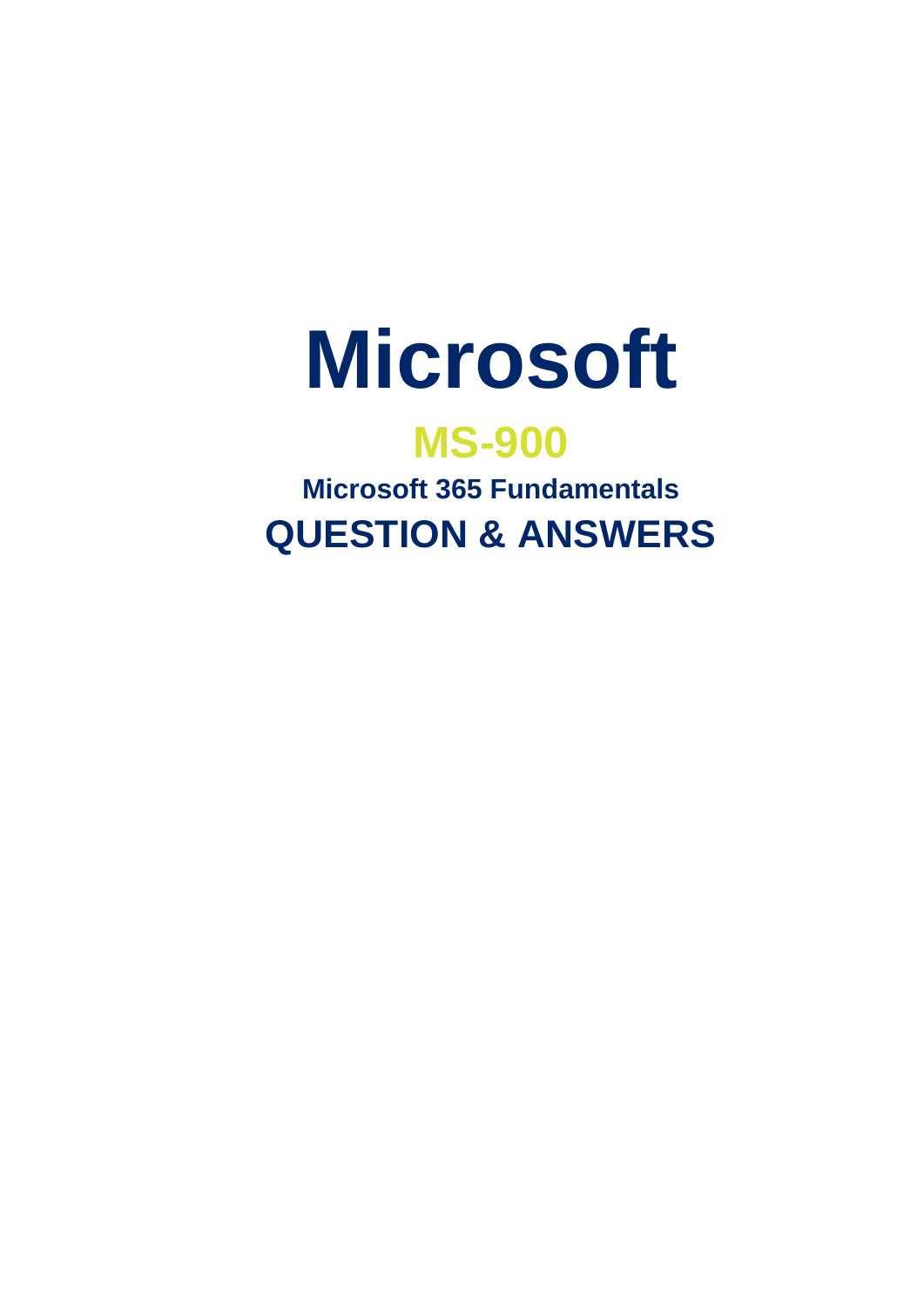#### **QUESTION 1**

#### DRAG DROP

You are implementing cloud services.

Match each scenario to its service. To answer, drag the appropriate scenario from the column on the left to its

cloud service on the right. Each scenario may be used only once.

NOTE: Each correct selection is worth one point.

Select and Place:

#### **Answer Area**

| <b>Scenarios</b>                                                                     | <b>Service</b>                     | Scenario |
|--------------------------------------------------------------------------------------|------------------------------------|----------|
| Exchange Online integrated with on-premises<br>Skype for Business Server             | Software as a service (SaaS)       |          |
| Custom web and mobile application securely<br>connected to an on-premises data store | Platform as a service (PaaS)       |          |
| Server-based workloads on a virtual machine<br>connected to an on-premises nework    | Infrastructure as a service (laaS) |          |

#### **Correct Answer:**

**Answer Area** 

| <b>Scenarios</b>                                                                     | <b>Service</b>                     | Scenario                                                                             |
|--------------------------------------------------------------------------------------|------------------------------------|--------------------------------------------------------------------------------------|
| Exchange Online integrated with on-premises<br>Skype for Business Server             | Software as a service (SaaS)       | Exchange Online integrated with on-premises<br>Skype for Business Server             |
| Custom web and mobile application securely<br>connected to an on-premises data store | Platform as a service (PaaS)       | Custom web and mobile application securely<br>connected to an on-premises data store |
| Server-based workloads on a virtual machine<br>connected to an on-premises nework    | Infrastructure as a service (laaS) | Server-based workloads on a virtual machine<br>connected to an on-premises nework    |

## **Explanation/Reference:**

Reference: https://docs.microsoft.com/en-us/office365/enterprise/hybrid-cloud-overview

## **QUESTION 2**

#### HOTSPOT

You plan to deploy the Report Message add-in to Microsoft Outlook.

How can you deploy the add-in? For each of the following statements, select Yes if the statement is true.

Otherwise, select No.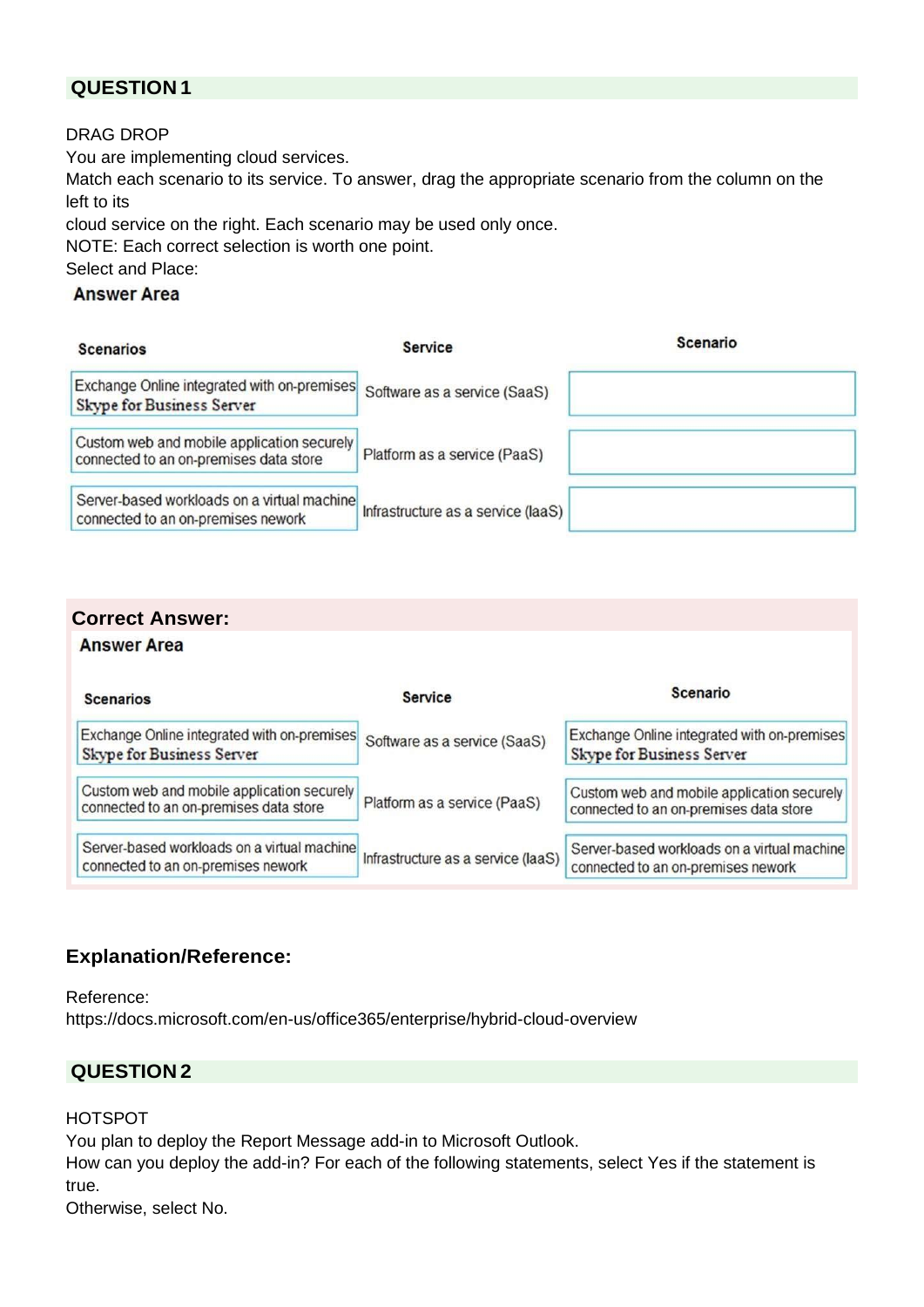NOTE: Each correct selection is worth one point. Hot Area:

## **Answer Area**

| <b>Statement</b>                                                                           | Yes        | <b>No</b> |
|--------------------------------------------------------------------------------------------|------------|-----------|
| Use the Services & add-ins menu in the Microsoft 365 admin<br>center to deploy the add-in. |            |           |
| Create a Microsoft Intune application policy to deploy the add-in.                         | $\bigcirc$ | $\circ$   |
| Use Configuration Manager to deploy the add-in.                                            |            |           |

## **Correct Answer:**

| <b>Answer Area</b>                                                                         |     |           |
|--------------------------------------------------------------------------------------------|-----|-----------|
| <b>Statement</b>                                                                           | Yes | <b>No</b> |
| Use the Services & add-ins menu in the Microsoft 365 admin<br>center to deploy the add-in. |     |           |
| Create a Microsoft Intune application policy to deploy the add-in.                         |     |           |
| Use Configuration Manager to deploy the add-in.                                            |     |           |

## **Explanation/Reference:**

Reference:

https://docs.microsoft.com/en-us/office365/securitycompliance/enable-the-report-message-add-in

## **QUESTION 3**

#### DRAG DROP

You are the Microsoft 365 administrator for a company. The company supports an aggressive rollout of features.

You need to release features as soon as they are released.

Which feature phase should you use for each development step? To answer, drag the appropriate feature

phases to the correct development steps. Each feature phase may be used once, more than once, or not at all.

You may need to drag the split bar between panes or scroll to view content.

NOTE: Each correct selection is worth one point.

Select and Place: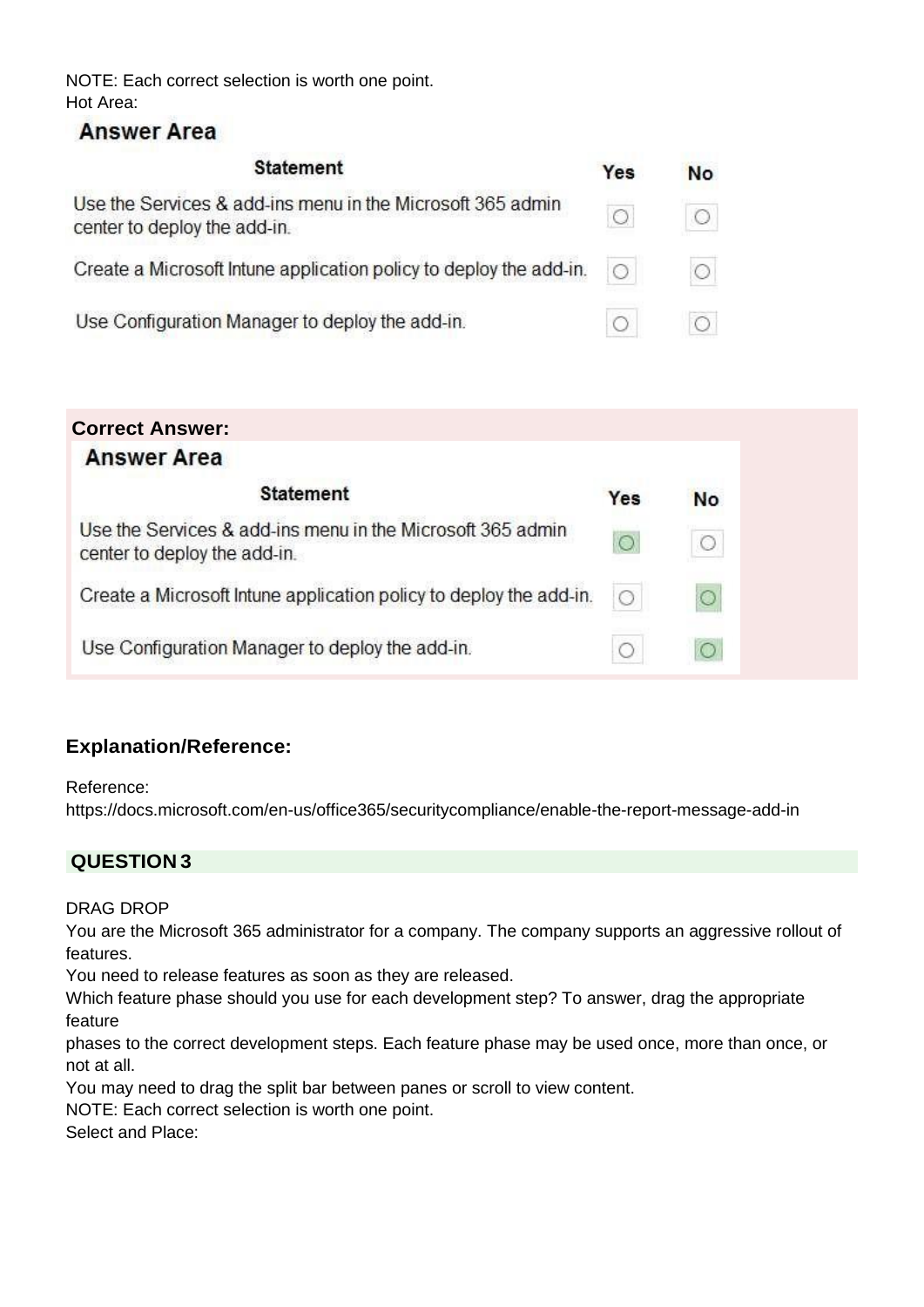#### **Answer Area**

#### **Feature Phases**

Public Preview

**General Availability** 

Private

#### Development step

Complete compliance testing.

Complete QA testing for recently released features.

Prepare QA results and end-user documentation.

| <b>Feature phase</b> |  |
|----------------------|--|
|----------------------|--|

| Feature phase |  |
|---------------|--|
| Feature phase |  |
| Feature phase |  |

#### **Correct Answer:**

#### Answer Area

| <b>Feature Phases</b> | Development step                                       | Feature phase               |
|-----------------------|--------------------------------------------------------|-----------------------------|
| Private               | Complete compliance testing.                           | Private                     |
| <b>Public Preview</b> | Complete QA testing for recently released<br>features. | Public Preview              |
| General Availability  | Prepare QA results and end-user<br>documentation.      | <b>General Availability</b> |

#### **QUESTION 4**

#### HOTSPOT

You are planning a Microsoft Azure AD solution for a company.

For each of the following statements, select Yes if the statement is true. Otherwise, select No. NOTE: Each correct selection is worth one point.

Hot Area:

#### **Answer Area**

| <b>Statement</b>                                                                                                                        | Yes | No |
|-----------------------------------------------------------------------------------------------------------------------------------------|-----|----|
| You can manage Azure AD-joined machines by using group policy.                                                                          |     |    |
| Azure AD requires integration with Active Directory Domain<br>Services by using secure Lightweight Directory Access<br>Protocol (LDAP). |     |    |
| Azure AD supports Azure AD Authentication Library (ADAL)<br>authentication.                                                             |     |    |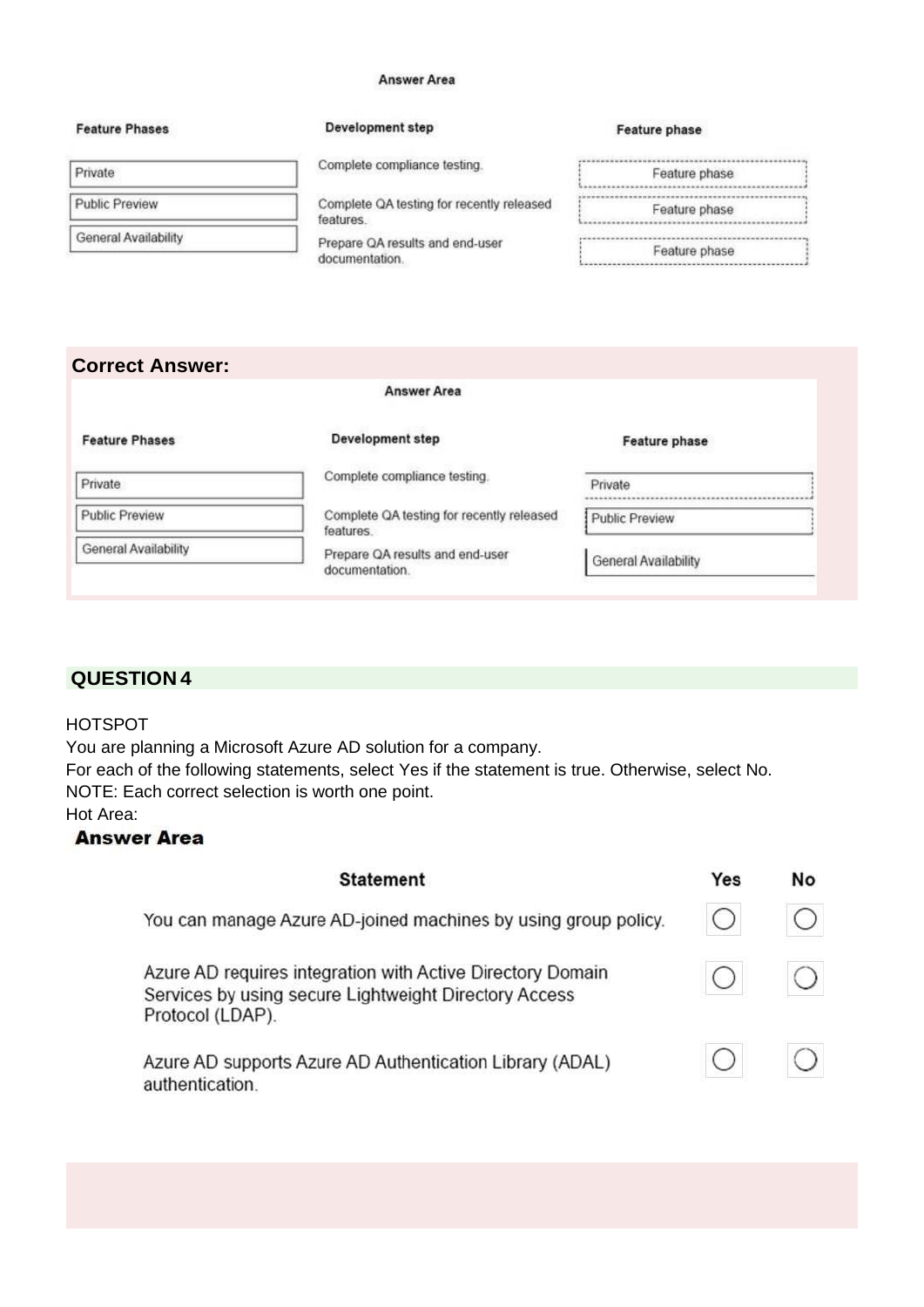| <b>Correct Answer:</b><br><b>Answer Area</b>                                                                                            |     |    |
|-----------------------------------------------------------------------------------------------------------------------------------------|-----|----|
| <b>Statement</b>                                                                                                                        | Yes | No |
| You can manage Azure AD-joined machines by using group policy.                                                                          |     |    |
| Azure AD requires integration with Active Directory Domain<br>Services by using secure Lightweight Directory Access<br>Protocol (LDAP). |     |    |
| Azure AD supports Azure AD Authentication Library (ADAL)<br>authentication.                                                             |     |    |

## **QUESTION 5**

This question requires that you evaluate the underlined text to determine if it is correct.

You use Microsoft Intune for device management. You must determine how many devices run each operating

system.

You must launch Intune and navigate to the Mobile Apps blade.

Select the correct answer if the underlined text does not make the statement correct. Select "No change is

needed" if the underlined text makes the statement correct.

- A. Device configuration
- B. Device compliance
- C. No change is needed
- D. Devices

#### **Correct Answer:D**

#### **Explanation/Reference:**

Reference: https://docs.microsoft.com/en-us/intune/device-inventory

## **QUESTION 6**

#### DRAG DROP

A company uses Microsoft 365.

A manager wants to increase the efficiency of team members.

You need to identify the tools that can help improve team effectiveness.

Which tool should you identify for each requirement? To answer, drag the appropriate tools to the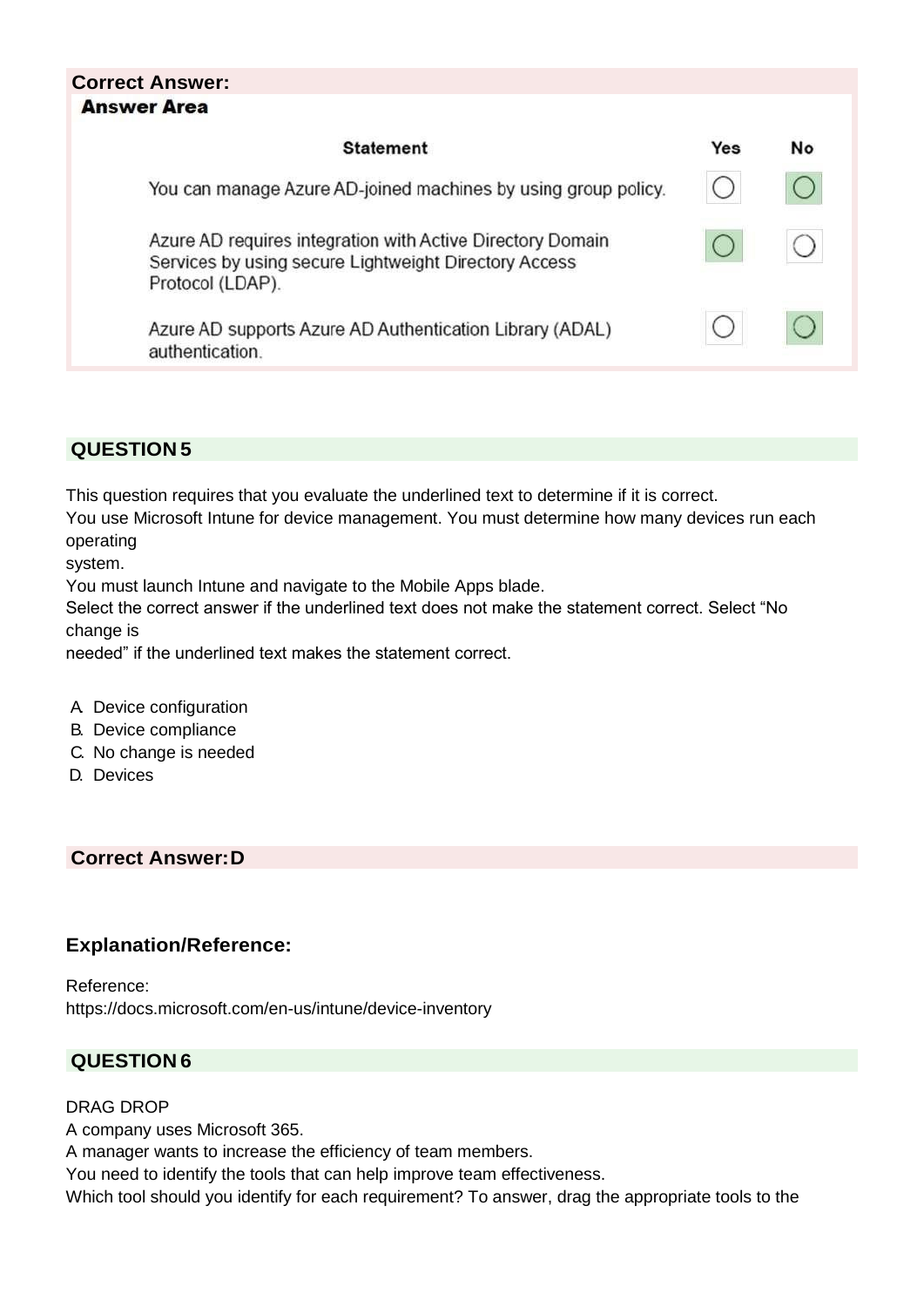#### correct

**Tools** 

requirements. Each tool may be used once, more than once, or not at all. You may need to drag the split bar

between panes or scroll to view content.

NOTE: Each correct selection is worth one point.

Select and Place:

#### **Answer Area**

| MyAnalytics         | Requirement                                                                                     | Tool |
|---------------------|-------------------------------------------------------------------------------------------------|------|
| Workplace Analytics | Analyze collective insight into the effectiveness of<br>o<br>meetings that team members attend. |      |
| Microsoft Teams     | Automatically recommend actions to individuals                                                  |      |
| Power Platform      | within Microsoft Outlook that can potentially<br>increase productivity.                         |      |

| <b>Tools</b>    | <b>Answer Area</b>                                                                         |                     |
|-----------------|--------------------------------------------------------------------------------------------|---------------------|
|                 | Requirement                                                                                | Tool                |
|                 | Analyze collective insight into the effectiveness of<br>meetings that team members attend. | Workplace Analytics |
| Microsoft Teams | ۰<br>Automatically recommend actions to individuals<br>O.<br>$\alpha$                      |                     |
| Power Platform  | within Microsoft Outlook that can potentially<br>increase productivity.                    | MyAnalytics         |

## **Explanation/Reference:**

#### Reference:

https://docs.microsoft.com/en-us/workplace-analytics/use/explore-metrics-meetings-overview

## **QUESTION 7**

#### DRAG DROP

Your company uses Microsoft 365 with a business support plan.

You need to identify Service Level Agreements (SLAs) from Microsoft for the support plan.

What response can you expect for each event type? To answer, drag the appropriate responses to the correct

event types. Each response may be used once, more than once, or not at all. You may need to drag the split

bar between panes or scroll to view content.

NOTE: Each correct selection is worth one point.

Select and Place: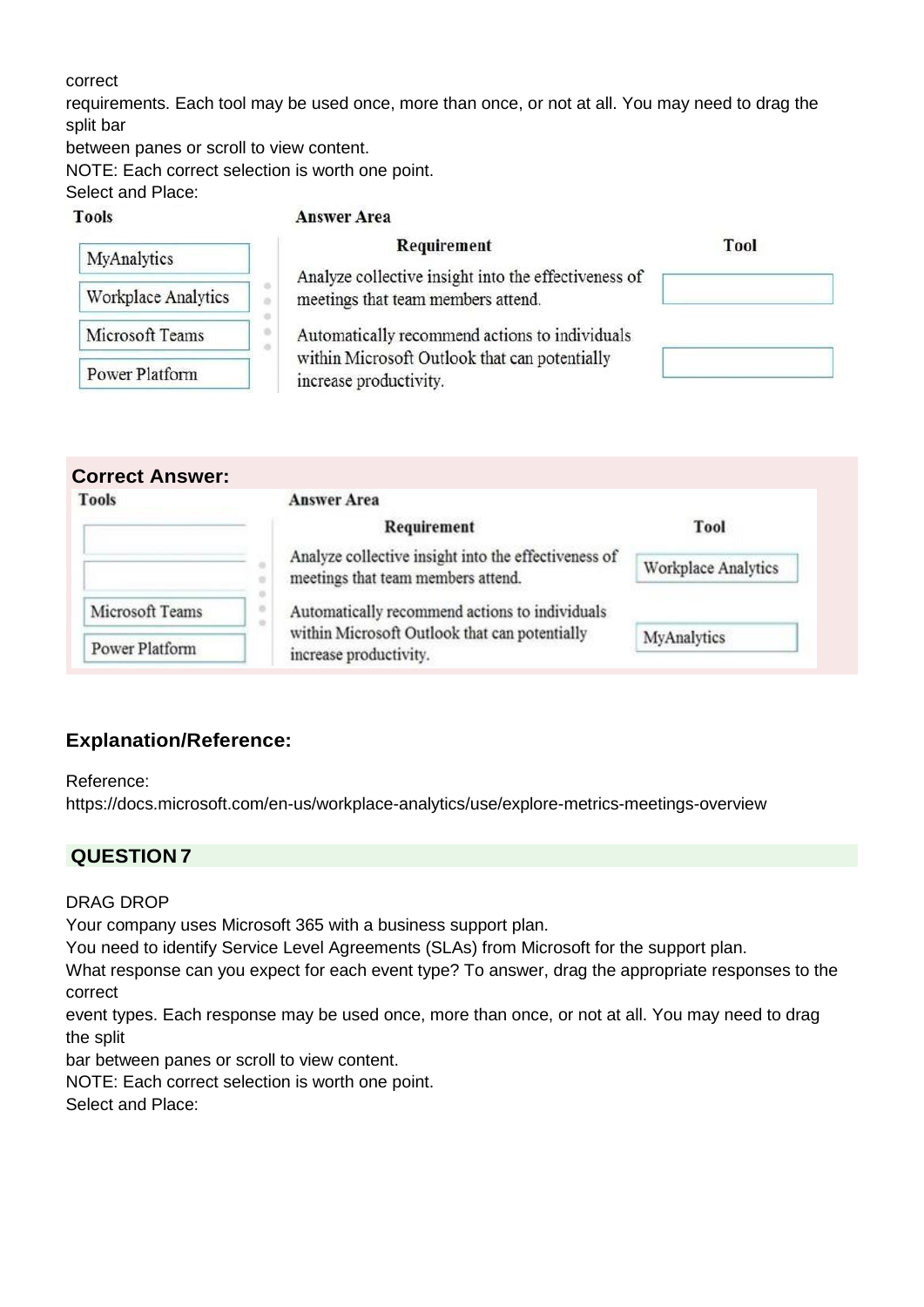#### **Answer Area**

| Response                                                   | Event type  | Response |
|------------------------------------------------------------|-------------|----------|
| continuously with a one-hout response time                 | Critical    |          |
| during business hours with no commitment for response time | High        |          |
| continuously with no commitment for response time          | Noncritical |          |
| continuously with a next-day response time                 |             |          |

#### **Correct Answer:**

|                                                            | Answer Area |                                                                        |
|------------------------------------------------------------|-------------|------------------------------------------------------------------------|
| Response                                                   | Event type  | Response                                                               |
| continuously with a one-hout response time                 | Critical    | continuously with a one-hout response time                             |
| during business hours with no commitment for response time | High        | during business hours with no commitment for response time             |
| continuously with no commitment for response time          |             | Noncritical during business hours with no commitment for response time |
| continuously with a next-day response time                 |             |                                                                        |

#### **Explanation/Reference:**

Reference:

https://docs.microsoft.com/en-us/office365/servicedescriptions/office-365-platform-servicedescription/support

## **QUESTION 8**

A company has an Exchange Server environment. The company plans to migrate to the cloud.

You need to recommend a cloud model that meets the following requirements:

Upgrade the existing email environment

Minimize server and application maintenance

Which model should you recommend?

- A. Platform as a service (PaaS)
- B. Windows as a service (WaaS)
- C. Software as a service (SaaS)
- D. Infrastructure as a service (IaaS)

**Correct Answer:C**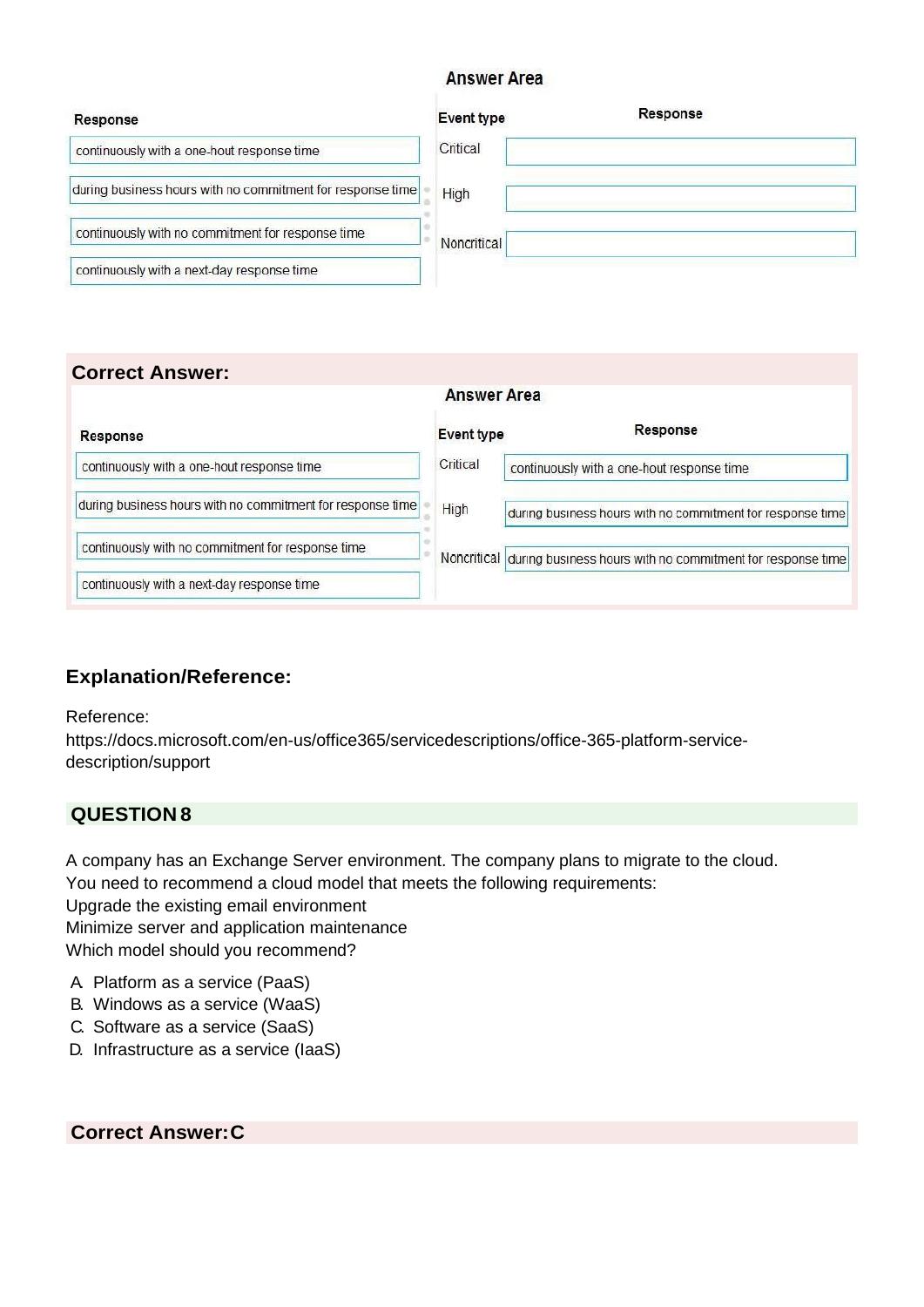Reference:

[https://www.cmswire.com/cms/information-management/cloud-service-models-iaas-saas-paas-how](http://www.cmswire.com/cms/information-management/cloud-service-models-iaas-saas-paas-how-)microsoftoffice-365-azure-fit-in-021672.php

## **QUESTION 9**

You need to ensure that the process by which users sign in to Microsoft 365 confirms the identity of the user.

Which feature should you use?

- A. mobile application management (MAM)
- B. Advanced Threat Protection (ATP)
- C. Multi-Factor Authentication (MFA)
- D. data loss prevention (DLP) policies

#### **Correct Answer:C**

#### **Explanation/Reference:**

Explanation:

Multi-Factor Authentication (MFA) is a two-step identity verification system that can be used to authenticate

users.

Reference:

https://docs.microsoft.com/en-us/azure/active-directory/authentication/concept-mfa-howitworks

## **QUESTION 10**

A company plans to migrate to Microsoft 365.

Firstline employees need to be able to collaborate by using Microsoft Yammer, SharePoint Online, and Teams.

You must minimize costs.

Which subscription type should you use?

A. E3

- B. ProPlus
- C. F3
- D. Personal

#### **Correct Answer:C**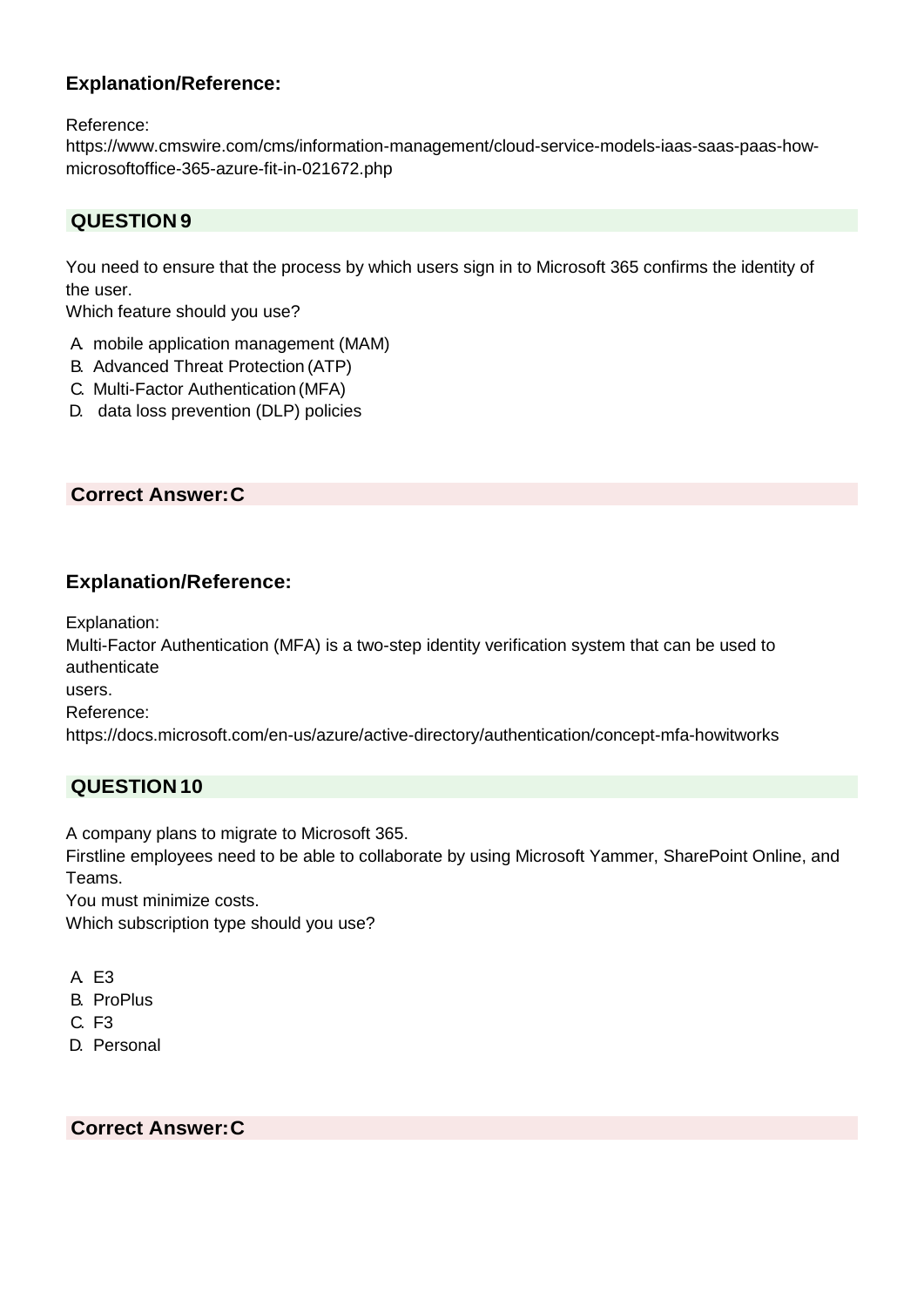Reference:

https://docs.microsoft.com/en-us/office365/servicedescriptions/office-365-platform-servicedescription/office365-plan-options [https://www.microsoft.com/en-us/microsoft-365/enterprise/f3?activetab=pivot:overviewtab](http://www.microsoft.com/en-us/microsoft-365/enterprise/f3?activetab=pivot%3Aoverviewtab)

#### **QUESTION 11**

#### HOTSPOT

A company has Microsoft Surface devices that run Windows 10. The company plans to deploy devices by

using Windows AutoPilot.

You need to import a CSV file to ensure that the devices are ready for deployment.

In the Microsoft 365 Device Management portal, which two blades should you use? To answer, select the

appropriate options in the dialog box in the answer area.

NOTE: Each correct selection is worth one point.

#### Hot Area:

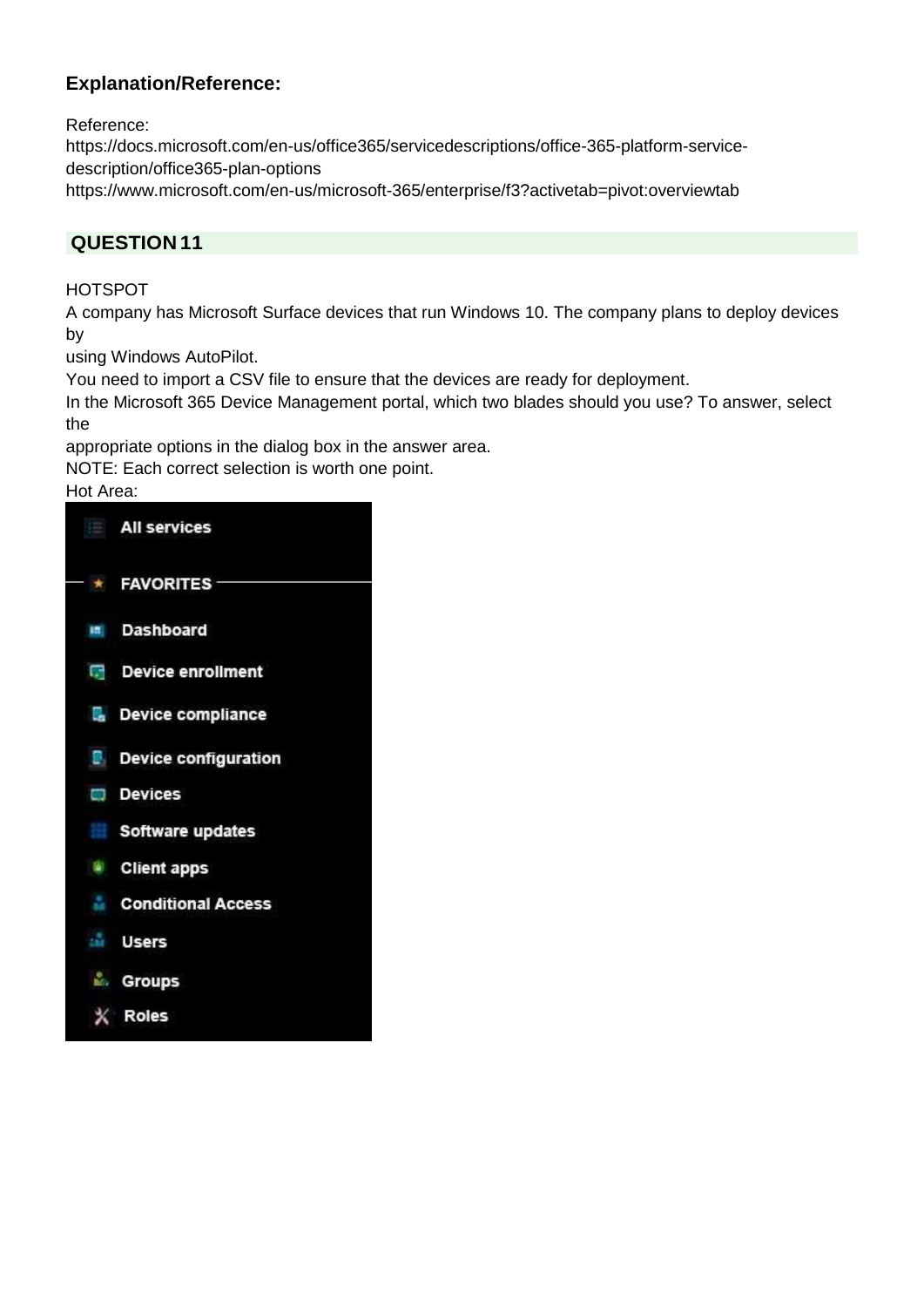

Reference: https://docs.microsoft.com/en-us/intune/enrollment-autopilot

## **QUESTION 12**

#### HOTSPOT

For each of the following statements, select Yes if the statement is true. Otherwise, select No. NOTE: Each correct selection is worth one point. Hot Area:

# **Answer Area**

| <b>Statement</b>                                                                                                             | Yes | No |
|------------------------------------------------------------------------------------------------------------------------------|-----|----|
| Using OneDrive for Business as a target for backups is an<br>example of platform as a service (PaaS).                        | O   |    |
| Using OneDrive for Business in Office 365 Excel Online to open<br>Excel files is an example of software as a service (SaaS). |     |    |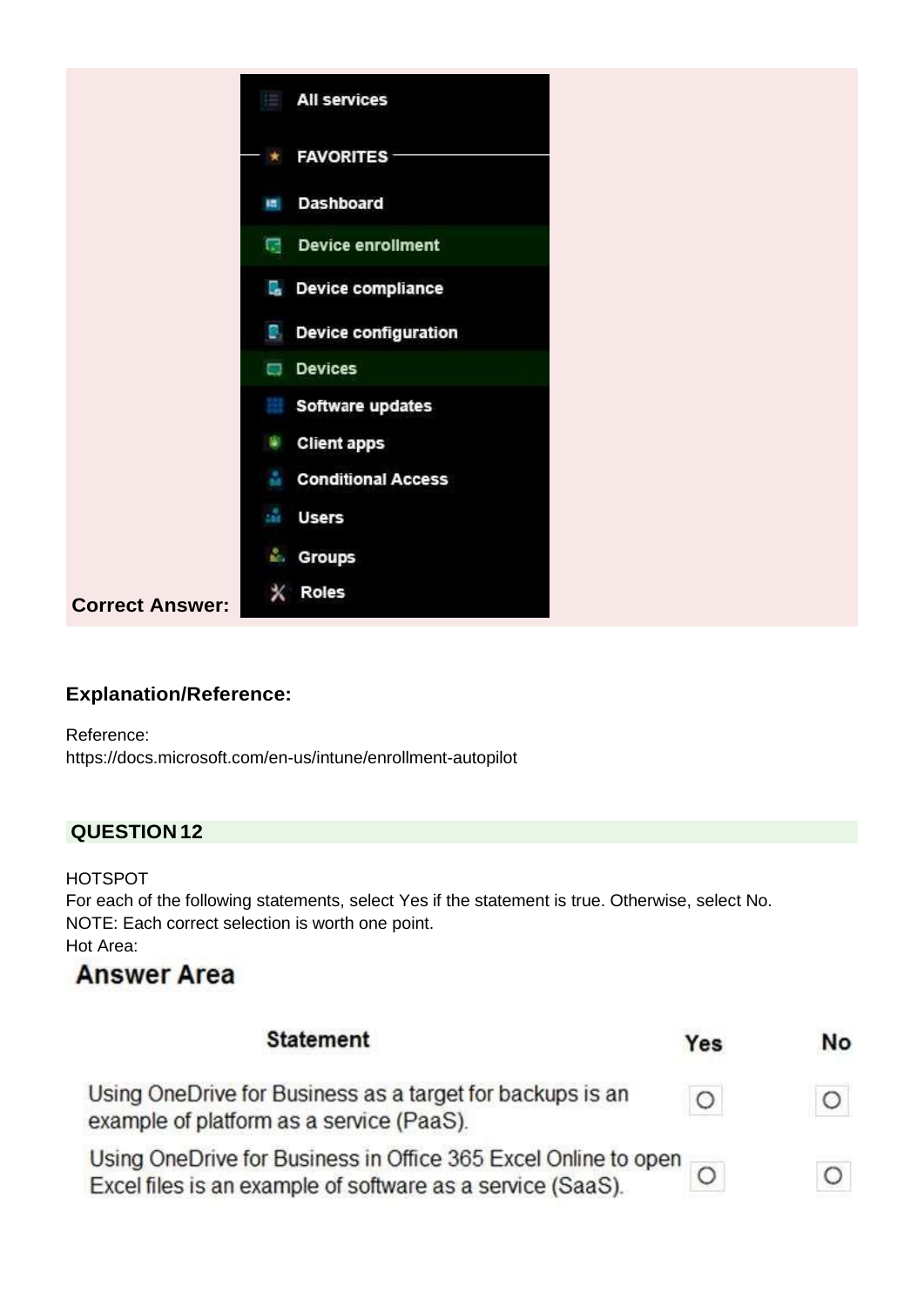## **Correct Answer:Answer Area**

| <b>Statement</b>                                                                                                             | Yes | No |
|------------------------------------------------------------------------------------------------------------------------------|-----|----|
| Using OneDrive for Business as a target for backups is an<br>example of platform as a service (PaaS).                        | O   |    |
| Using OneDrive for Business in Office 365 Excel Online to open<br>Excel files is an example of software as a service (SaaS). |     |    |

## **QUESTION 13**

Your company is evaluating the differences between deployments of Office 365 ProPlus and Office 2016.

You need to determine the installation features of each deployment. Which installation feature is unique to Office 365 ProPlus?

- A. Installation can be completed by using Click-to-Run
- B. Installation can be completed by using System Center Configuration Manager.
- C. Installation is available in both 32-bit and 64-bit versions.
- D. Installation is on the user's local computer.

#### **Correct Answer:A**

## **QUESTION 14**

#### DRAG DROP

A company uses Microsoft 365.

The company has the following requirements:

Team 1 users need to use web-based email and calendaring.

Team 2 users need to use email and calendaring. They also need to hold telephone calls with clients and

host online meetings.

Team 3 users need access to tools that provide task and shift management

Licensing costs need to be minimized.

Match each license to the appropriate users. To answer, drag the appropriate license from the column on the

left to its appropriate user on the right. Each license may be used once, more than once, or not at all. NOTE: Each correct match is worth one point.

Select and Place: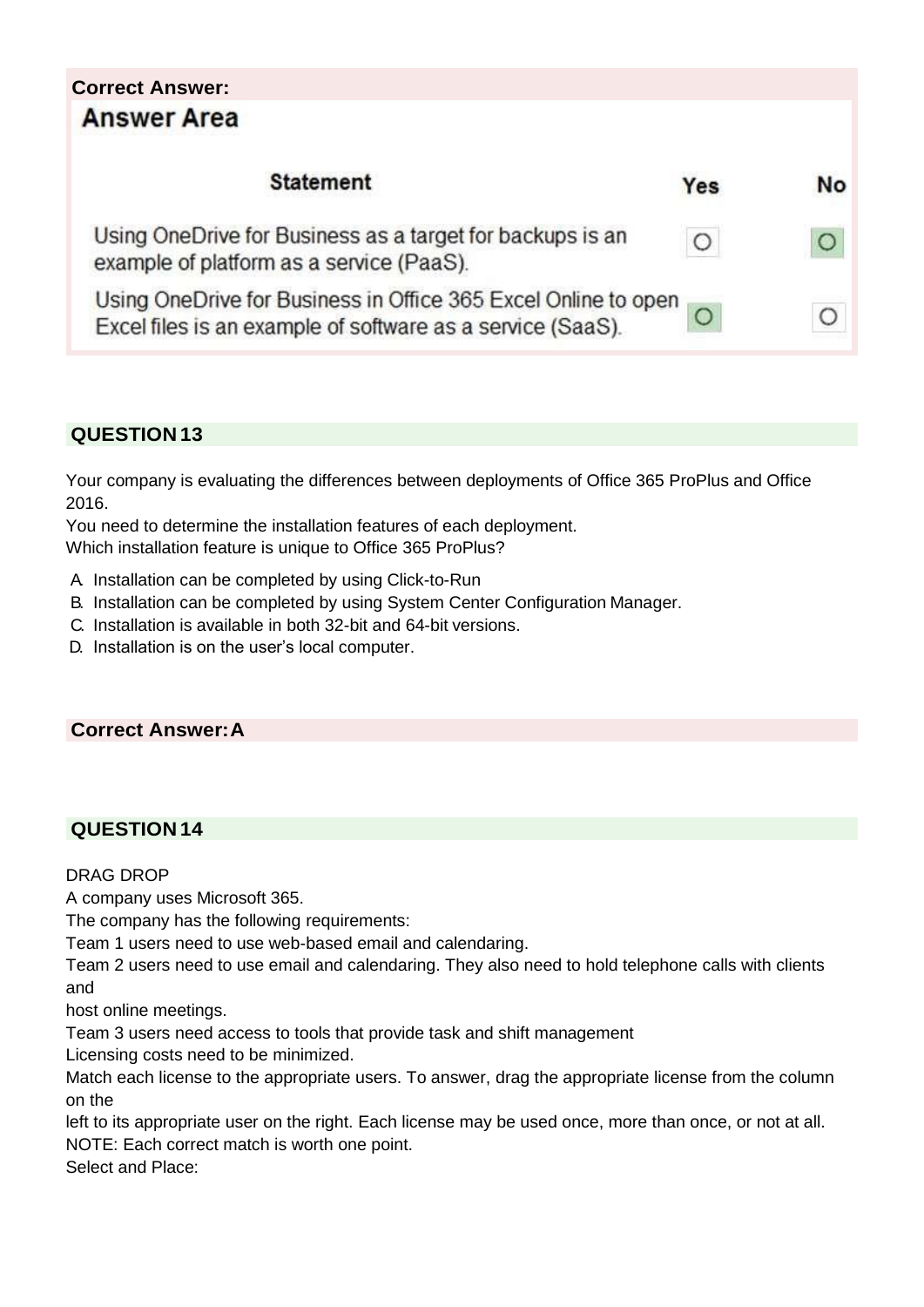| <b>Licenses</b>                                               |             | <b>Answer Area</b>                                             |                  |
|---------------------------------------------------------------|-------------|----------------------------------------------------------------|------------------|
| Microsoft 365 E3<br>Microsoft 365 E5<br>Microsoft 365 F3      | a<br>۰<br>o | <b>User</b><br>Team1<br>Team <sub>2</sub><br>Team <sub>3</sub> | <b>License</b>   |
|                                                               |             |                                                                |                  |
|                                                               |             |                                                                |                  |
|                                                               |             | <b>Answer Area</b>                                             |                  |
| <b>Correct Answer:</b><br><b>Licenses</b><br>Microsoft 365 E3 |             | <b>User</b>                                                    | <b>License</b>   |
|                                                               | a<br>o      | Team1                                                          | Microsoft 365 F3 |
| Microsoft 365 E5<br>Microsoft 365 F3                          | o           | Team <sub>2</sub>                                              | Microsoft 365 E5 |

Reference:

[https://www.microsoft.com/en-us/microsoft-365/enterprise/office-365-f3?activetab=pivot:overviewtab](http://www.microsoft.com/en-us/microsoft-365/enterprise/office-365-f3?activetab=pivot%3Aoverviewtab) [https://www.microsoft.com/en-us/microsoft-365/enterprise/e5?activetab=pivot:overviewtab](http://www.microsoft.com/en-us/microsoft-365/enterprise/e5?activetab=pivot%3Aoverviewtab)

## **QUESTION 15**

A company deploys Exchange Online and SharePoint Online. You must audit and assessment reports for the Microsoft 365 cloud services that the company uses. You need to provide the required documents. Which Microsoft site should you use to obtain this information?

- A. Compliance Manager
- B. Service Trust Portal
- C. Office 365 Security and Compliance Center
- D. Azure portal

#### **Correct Answer:B**